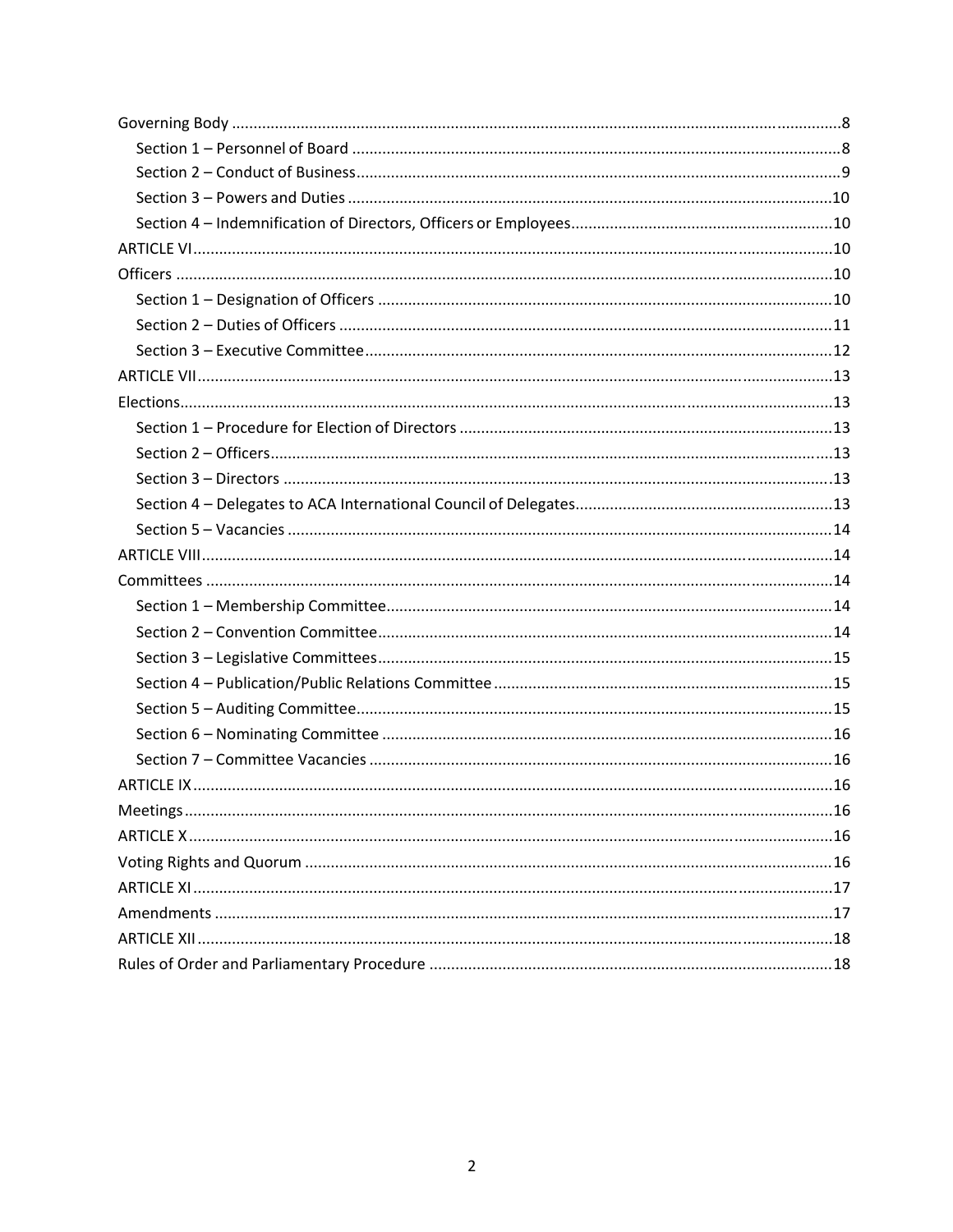## **ARTICLE I**

### **Name and Locations**

#### **Section 1 – Name**

The legal name of the Non‐Profit Association shall be known as Great Lakes Credit and Collection Association, Inc., and shall herein be referred to as the "Association."

### **Section 2 – Geographic Scope**

The Great Lakes region shall, unless later modified, be defined as the states of Illinois, Minnesota and Wisconsin.

### **Section 3 – Offices**

The principal office of the Association shall be located at the address of the Executive Director of the Association or such location that the Board of Directors may, from time to time, determine.

The Association may have such other offices as the Board of Directors may determine or deem necessary, or as the affairs of the Association may, from time to time, find a need.

# **ARTICLE II**

## **Purpose**

The purposes of this Association shall be to further and promote the general welfare of the credit collection profession; to regulate practices, prescribe ethics, and enforce proper conduct, as defined by the ACA International ("ACA") Code of Conduct, among its members; promote the adoption of legislation favorable to the rights of collectors and credit grantors, and to gather and disseminate material relative to the collection profession which may be valuable to members of this Association.

The Association is established within the meaning of Section 501(c)(6) of the Internal Revenue Code of 1986, as amended (the "Code") or the corresponding section of any future federal tax code and shall be operated exclusively for the objectives and purposes of this Association as provided herein.

In addition, this Association has been formed for the purpose of performing all things incidental to, or appropriate in, the foregoing specific and primary purposes. However, the Association shall not, except to an insubstantial degree, engage in any activity or the exercise of any powers which are not in furtherance of its primary non‐profit purposes.

The Association shall hold and may exercise all such powers as may be conferred upon any nonstock corporation by the laws of the State of Wisconsin and as may be necessary or expedient for the administration of the affairs and attainment of the purposes of the Association. At no time and in no event shall the Association participate in any activities which are not permitted to be carried out by an Association exempt under Section 501(c) (6) of the Code.

## **ARTICLE III**

## **Dedication of Assets**

The properties and assets of the Association are irrevocably dedicated to and for non‐profit purposes only.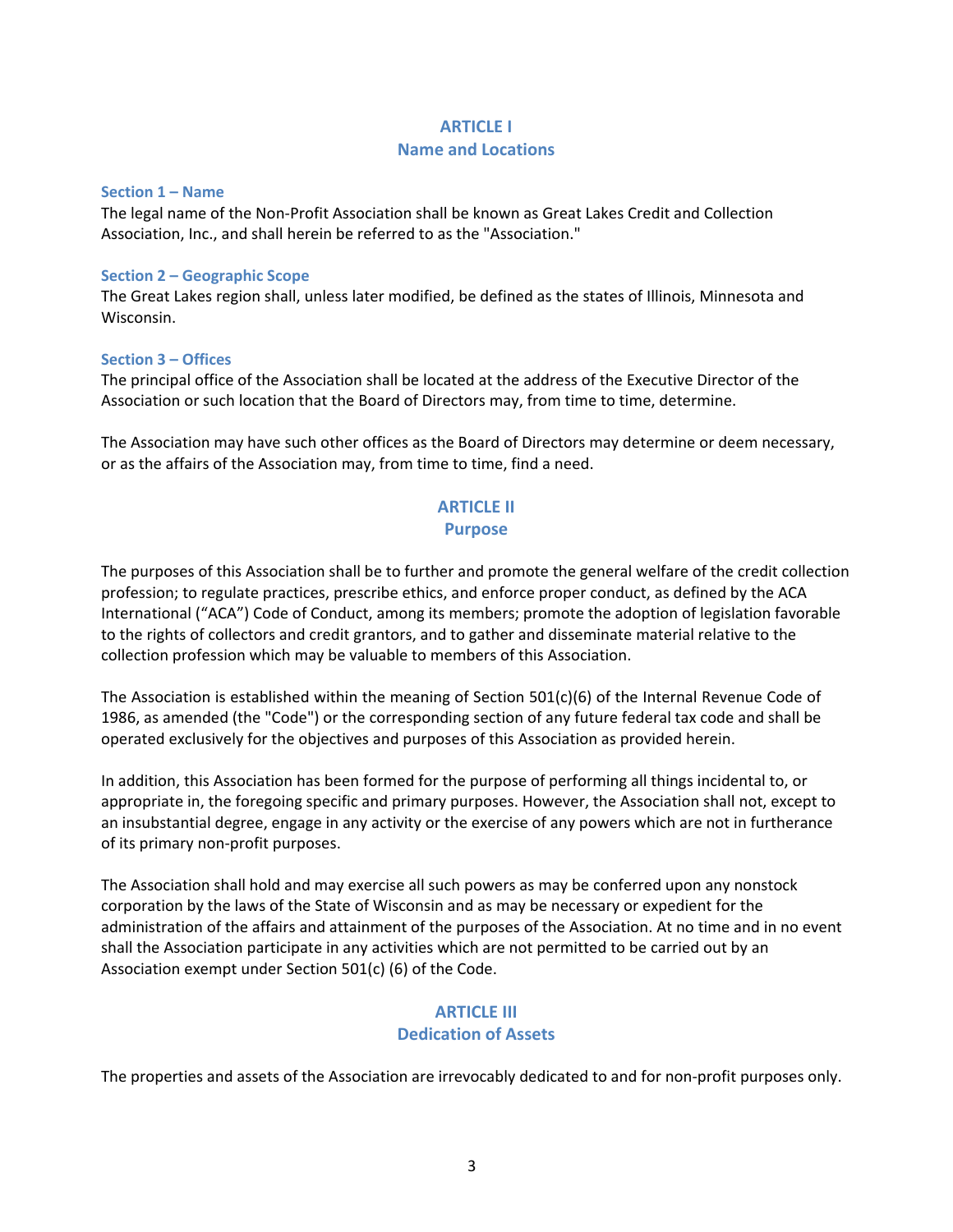No part of the net earnings, properties, or assets of this Association, on dissolution or otherwise, shall inure to the benefit of, or be distributable to any person or any member, director, or officer of this Association or other private persons, except that the Association shall be authorized and empowered to pay reasonable compensation for services actually rendered and to make payments and distributions in furtherance of its exempt purposes. In addition to an operating account for the Association, separate bank accounts shall be established for each state's legislative fund, which accounts shall be spent on each respective state's legislative activities. All accounts will be established at a bank of the Board's choosing. On liquidation or dissolution, all remaining properties and assets of the Association shall be distributed and paid over to an organization dedicated to non‐profit purposes in line with the then current objectives of the Association and which has established its tax-exempt status pursuant to Section 501(c)(6) or 501(c)(3) of the Code.

## **ARTICLE IV Membership**

### **Section 1 – Classes**

The Association shall recognize the following classes of membership:

- a. *Voting Members* ‐ any person, firm or corporation actively engaged in the Accounts Receivable Management and Recovery industry or in the legal defense of such business in one of the states that are a part of the geographical scope of this association shall be eligible for membership in this Association as a Voting Member, provided that:
	- 1) Their business activity is sufficient to properly identify them as part of the Accounts Receivable Management and Recovery industry such as debt collection, check recovery, asset buying, those vendors who provide products or services to such businesses or those that provide legal defense of such businesses.
	- 2) They shall maintain membership in ACA International, or the appropriate Division or affiliate of ACA International, as applicable and membership in good standing.
	- 3) They subscribe to and practice the code of conduct adopted by the membership of this Association and ACA International.
	- 4) They hold all necessary licenses applicable to their business and comply with all applicable Federal, State, County and Municipal statutes and ordinances.
	- 5) Membership may be granted to additional offices owned and operated by any Voting Member upon application and upon satisfying the same requirements. This is considered a multi‐office member. Multi‐office members are those companies who have two or more additional offices located in any of the states that are a part of the geographical scope of this association and are under the same ownership (holding majority stock or 51 percent or more ownership) and that wish to hold membership for at least fifty percent of those offices in this association.
	- 6) Each Voting Member, whether a main office or a multi‐office, shall be entitled to all benefits and responsibilities of membership as may, from time to time, exist.
	- 7) Membership shall be construed by the Association to mean that the entity itself holds the membership, under a particular ownership. Each entity shall appoint a natural person as its representative for all Association affairs. Multi‐office entities, as described above, shall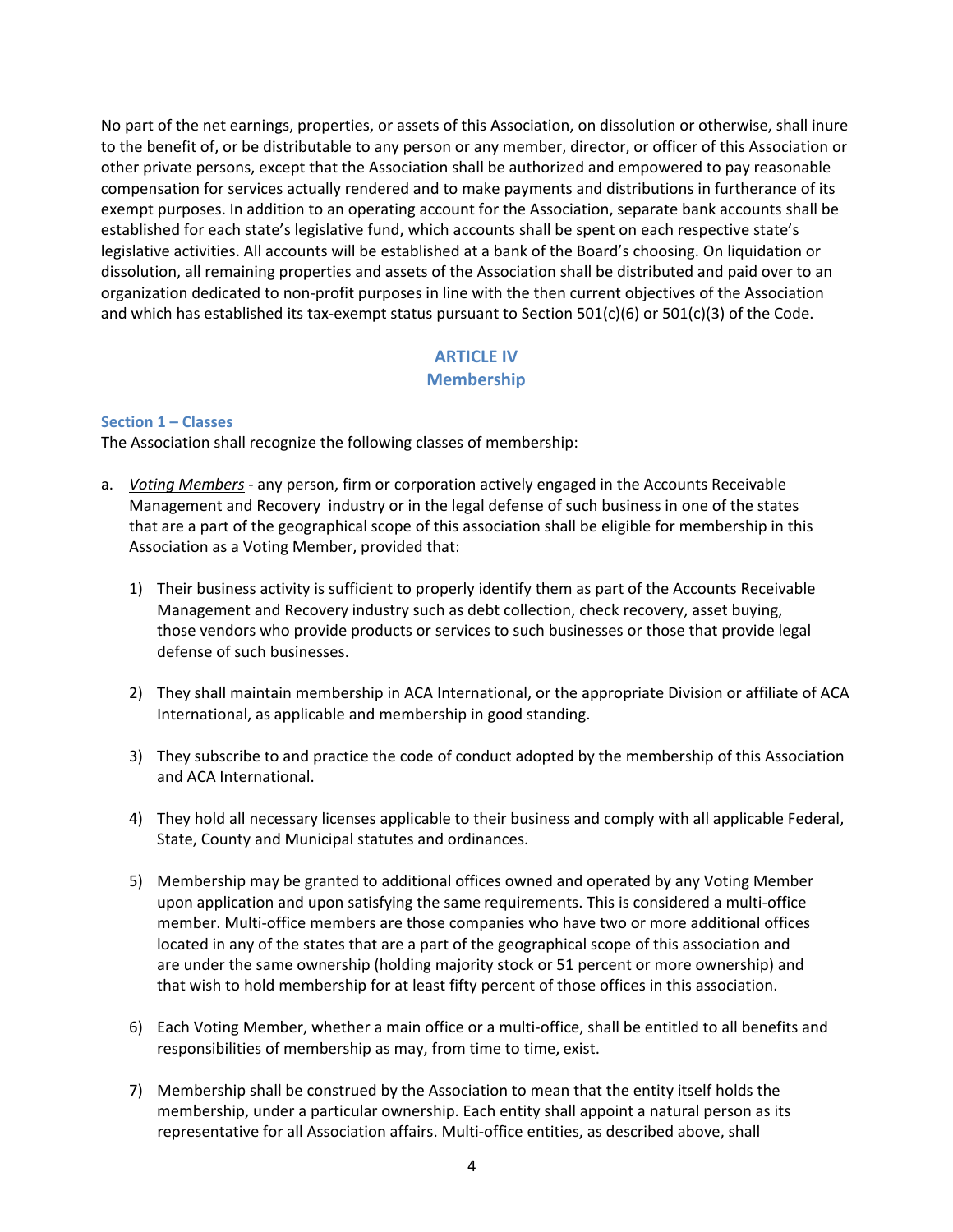receive one vote per member location.

b. *Affiliate Members* – Any person, firm or corporation which is primarily located outside the Great Lakes Region and are not otherwise eligible for membership as a voting member, but who is actively engaged in the Accounts Receivable Management and Recovery industry such as debt collection, check recovery, asset buying, those vendors who provide products or services to such businesses or those that provide legal defense of such businesses, in one of the states that are a part of the geographical scope of this association, and is a member in good standing of ACA International, may become an Affiliate member of this Association provided that:

1) Their business activity is sufficient to properly identify them as part of the Accounts Receivable Management and Recovery industry such as debt collection, check recovery, asset buying, those vendors who provide products or services to such businesses or those that provide legal defense of such businesses.

2) They shall maintain membership in ACA International, or the appropriate Division or affiliate of ACA International, as applicable and membership in good standing.

3) They subscribe to and practice the code of conduct adopted by the membership of this Association and ACA International.

4) They hold all necessary licenses applicable to their business and comply with all applicable Federal, State, County and Municipal statutes and ordinances.

An Affiliate member may attend all meetings of the Association, participate in the discussion including but not limited to being on designated committees, and are entitled to privileges and benefits of membership as determined by the Board of Directors, but shall have no vote on any business transacted by the Association or be eligible to hold any elective office of the Association.

c. *Honorary Members* – Honorary memberships may be conferred upon any person who is not active in the Accounts Receivable Management and Recovery industry or in the legal defense of such business, but who has made noteworthy achievement in, contribution to, or furtherance of the Association and the Accounts Receivable Management and Recovery industry, as determined by the Board ofDirectors.

An Honorary member shall have the right to attend all meetings of the Association and participate in discussion, but shall not be entitled to vote or to hold elective office. Such honor shall not convey membership in ACA International.

## **Section 2 – Applications**

Application forms, processing procedures and the schedule of annual dues for each membership category are prescribed in the Association's Standard Operating Procedures (SOP).

## **Section 3 – Termination of Membership**

- a. Change of Ownership Membership in this Association shall, subject to Board approval as determined in the SOPs, be transferable upon a change in ownership of the member. A change in ownership is deemed to have occurred in the following situations:
	- 1) In all cases where a member is a sole proprietorship, a change in ownership shall be deemed to have occurred when 51% or more of the control, management, and/or assets of the proprietorship shall be vested in one or more persons other than the individual to whom they previously belonged,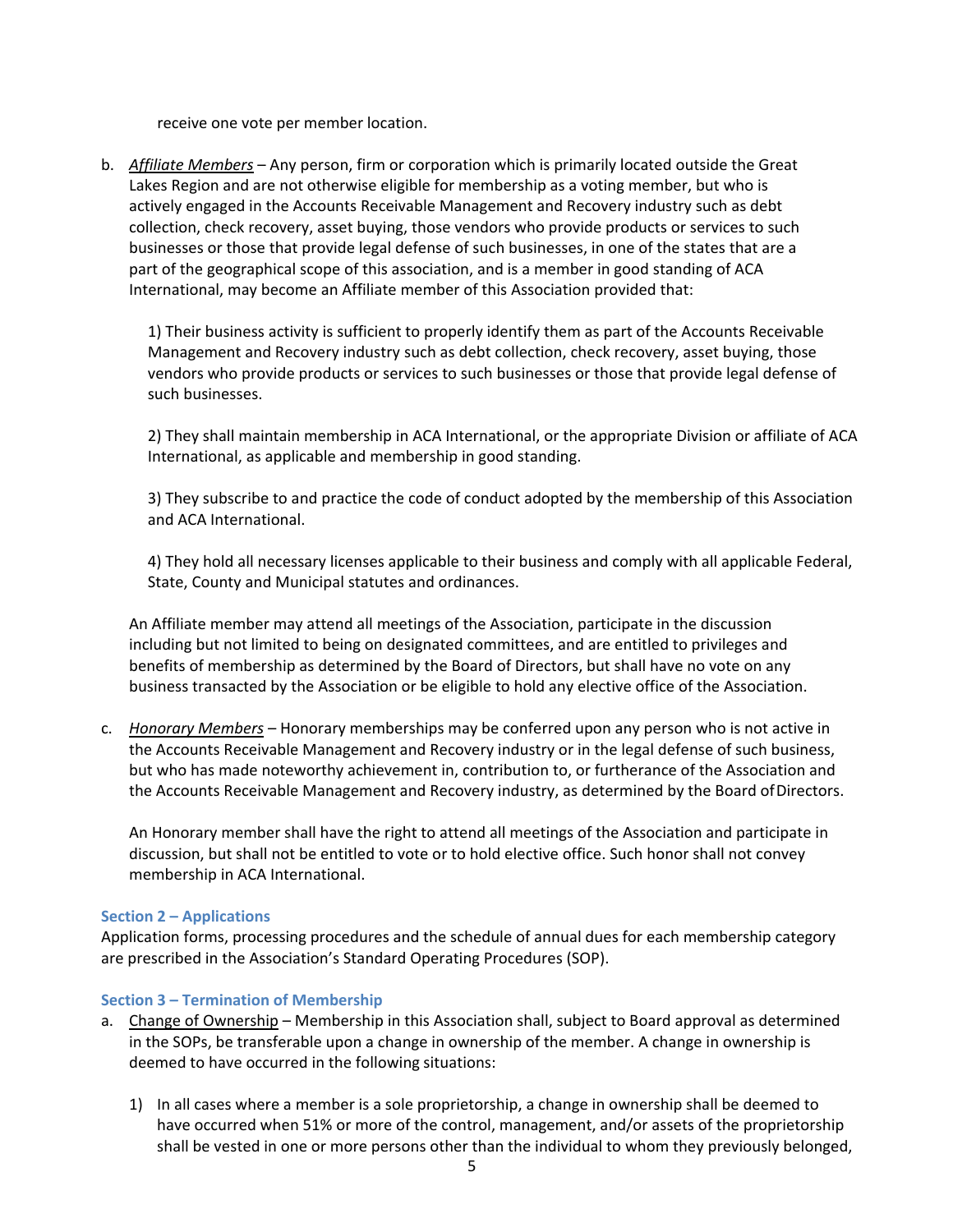or by whom they had previously been controlled.

- 2) In all cases where a member is a partnership or limited liability company, a change of ownership shall be deemed to have occurred when 51% or more of the control, management and/or assets of the partnership or limited liability company shall be vested in one or more persons other than the original partners or members, whatever the case may be. The acquisition by an existing partner or member of the share of ownership previously held by one or more partners or members of the original partnership or limited liability company shall not be construed as a change of ownership except in those cases where the Board of Directors of the Association determines the partner or member who acquires more than 51% of the control, management and/or assets of the partnership or limited liability company, as the case may be, was, in fact, a silent or inactive member of the partnership which had held a membership in this Association.
- 3) In the case of a corporation, a change of ownership shall be deemed to have occurred when there is a transfer of 51% or more of the control, management and/or assets of said corporation, whether as a single transaction or as a part of a related series of transactions. The acquisition by an existing shareholder of the share of ownership previously held by one or more shareholders of the corporation shall not be construed as a change of ownership except in those cases where the Board of Directors of the Association determines the shareholder who acquires more than 51% of the control, management and/or assets of the corporation was, in fact, a silent or inactiveshareholder of the corporation which had held a membership in this Association.
- 4) Transfer or sale of a business from one spouse to another shall be considered as a change of ownership unless that spouse who acquires the business was an active owner, shareholder, member, or partner in fact, or unless his or her previous association with the business had been on a management level. Acquisition of a collection business by a spouse through estate administration or inheritance, will not, ipso facto, qualify the surviving spouse for membership in this Association, unless the requirements of ownership of the member or previous management, as set forth above, shall have been met.
- 5) The change in legal organization of any member firm will not be deemed to be a change of ownership for purposes of termination so long as the conditions for transfer in subsections (1) through (3) as applicable have been met; however, a fully completed, new application reflecting the make‐up of the new entity must be submitted to the Membership Committee Chairperson or Executive Director at the time the change of structure is effected.
- b. Non-Payment of Dues and Assessments Any member who shall fail, neglect or refuse to pay the annual dues or a special assessment within 30 days of dues notification by the Membership Committee Chairperson or Executive Director, or who shall fail, neglect or refuse to pay any assessment within 30 days after notification by the Membership Committee Chairperson or Executive Director may be suspended and not eligible to vote or otherwise participate in the Association as determined by the Board of Directors. If such defaults shall continue for more than a total of 60 days beyond the original billing notice, such membership in this Association shall automatically be terminated without further notice, unless the Board of Directors determines there are acceptable mitigating circumstances and a payment plan has been established.

So long as this Association shall be and remain a Unit member of ACA International, each member shall be obligated to pay such annual dues as may be fixed by ACA International within 60 days after billing. In the event the ACA International annual dues are not timely paid, such member's membership in this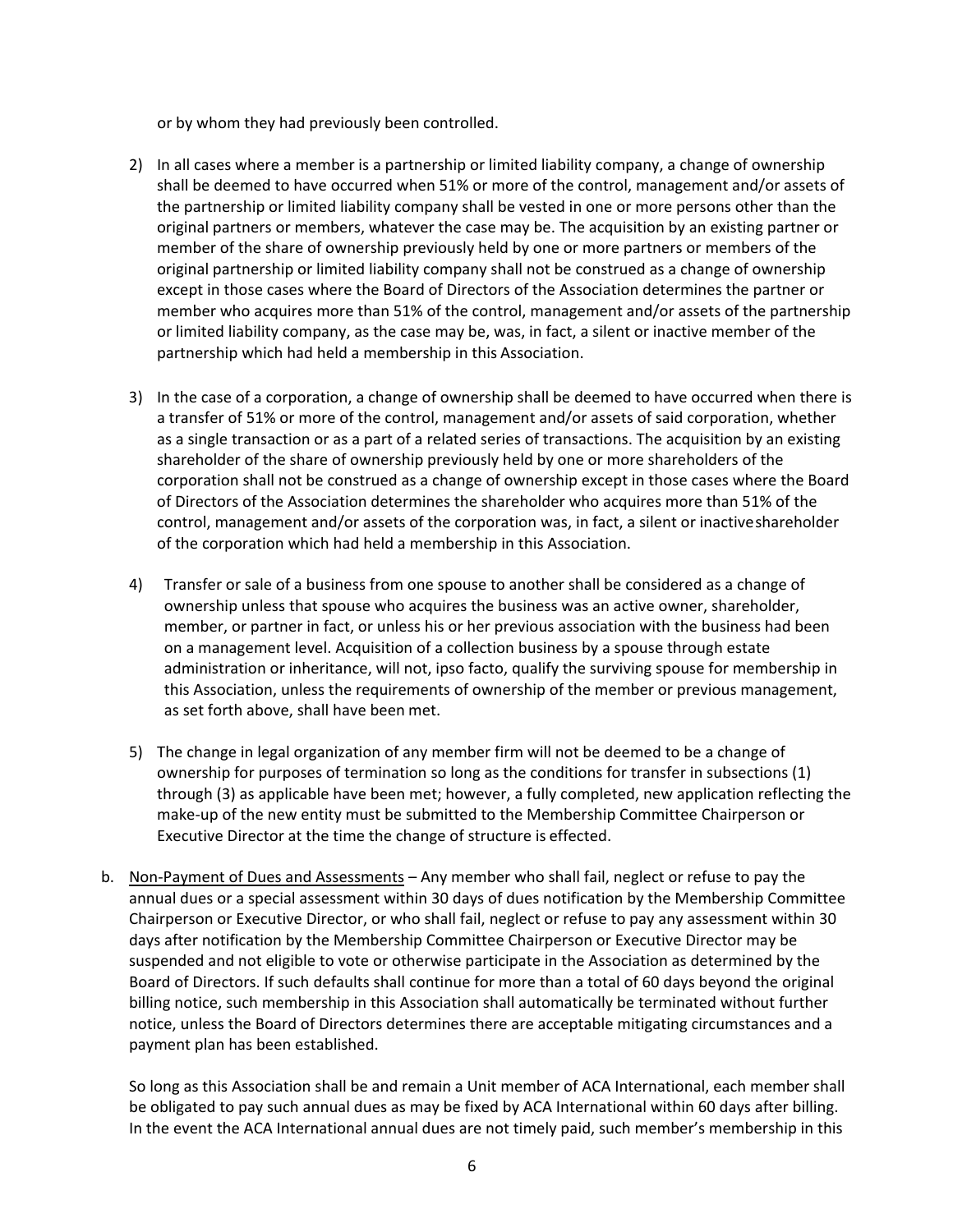Association may be terminated.

c. Termination for Cause – A member may be terminated for Cause which is defined as (i) violation of the Association's code of ethics, rules, regulations or bylaws, or (ii) if a license required to a) legally conduct business as a collection agency or b) practice law, is revoked. Prior to termination, said member will be furnished with a statement of charges which will be accompanied by a notice of the time and place of the Board meeting at which this action will be considered, giving said member an opportunity to present a defense at such Board meeting, or file written comments on its behalf. No refund of dues or assessments paid will be made in the event of a Termination for Cause.

The termination of a member's membership in ACA International shall cause the immediate termination of that member's membership in this Association.

- d. Notification Immediate written notice of termination of membership shall be given, by the Secretary‐ Treasurer or Executive Director, to said terminated member, stating the reason, or reasons, for termination.
- e. Grievance process A probation, suspension or expulsion due to a member's violation of the Association's code of ethics, rules, regulations or bylaws, or the Code of Conduct of ACA International, or for conduct prejudicial to the best interests of the Association or ACA International shall be the responsibility and determination of the Executive Committee. The procedures to be followed shall be delineated in the Association's Standard Operating Procedures.

### **Section 4 – Reinstatement**

Any membership terminated for nonpayment of dues or assessments may, at the discretion of the Board of Directors, be reinstated upon payment of all back dues for the current fiscal year, fees or assessment up to the date of termination, and any such current amounts.

Any membership cancelled for loss of license may be reinstated, at the discretion of the Board of Directors, upon proof that a valid license has been obtained or reinstated.

Any member expelled for Cause other than a result of loss of license, including action of the grievance committee, may reapply for membership only after the passage of one year.

## **ARTICLE V Dues**

#### **Section 1 – Voting Members and Affiliate Members**

Dues of voting and affiliate members shall be fixed by a two-thirds voting approval of the Board of Directors. If the Board of Directors requests an increase of more than 10%, their decision thereon shall be submitted to the general membership for ratification.

Dues statements shall be mailed either by ACA International or the Great Lakes Credit and Collection Association at the direction of the Secretary‐Treasurer or President‐Elect to all members on or before December 1 of each year and shall be payable by January 1 of the following year. In addition to the dues payable to this Association, every voting member shall remit dues covering membership in ACA International.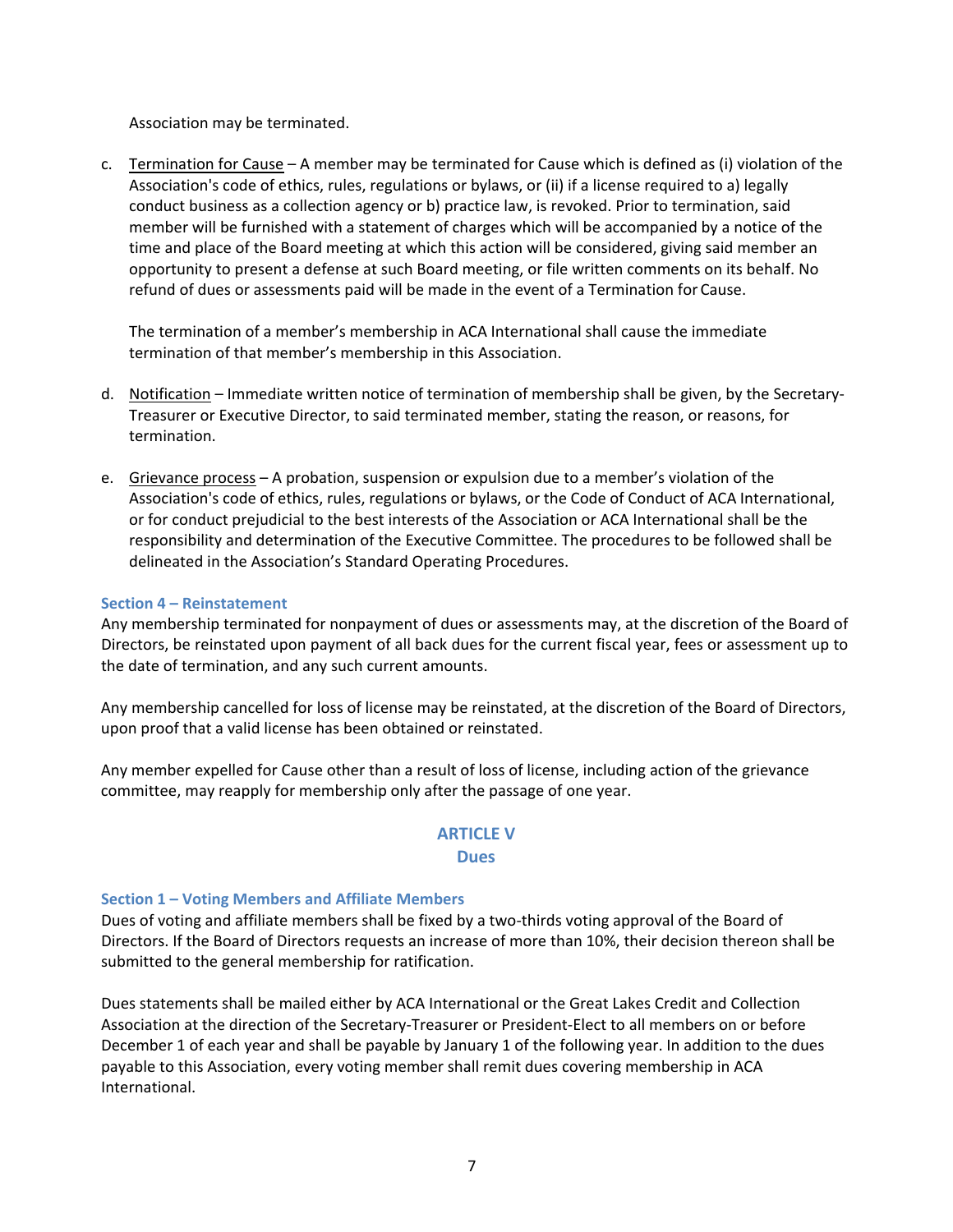Nonpayment of dues may result in termination of membership as provided in Article IV, Section (3)(b) above.

#### **Section 2 – Honorary Members**

There shall be no charge to Honorary Members.

#### **Section 3 – Refund of Dues**

Dues shall not be refundable to any member for any reason.

#### **Section 4 – Special Assessments**

The Board of Directors may, by two‐thirds majority vote, recommend special assessments for legislative or other purposes. Such assessments may, upon the discretion of the Board of Directors, be applied to the entire membership or specific categories of members. Legislative Assessments due to an event within a state shall only be assessed to that state's members as determined by the member's mailing address on file with the Association. To become effective, these recommendations must be approved by a majority of the members being assessed. If approval is granted, or unless otherwise stated in the motion, all members shall be required to pay the special assessment in accordance with these Bylaws and the Association's Standard Operating Procedures. Failure to do so shall be cause for termination of membership under Article IV, Section 3(b).

#### **Section 5 – Initiation Fee**

An initiation fee will be assessed to each new applicant for membership under Article IV, Section 2(a). The amount of the initiation fee may be set by the Board of Directors, whose decision thereon shall be submitted to the membership for ratification.

#### **ARTICLE VI**

#### **Governing Body**

#### **Section 1 – Personnel of Board**

- a. *Number* The Board of Directors shall consist of no less than nine (9) and no more than fifteen (15) directors after the initial seating.
- b. *Initial Seating of Directors* The initial Board of Directors shall consist of up to three persons from each member state, with terms of 1, 2, and 3 years, all selected by the original State Units at the annual business meeting of each state during which a vote to approve these Bylaws has occurred.
- c. *Ongoing Seating of Directors*‐ Beginning with vacant Director's terms in 2017, the election and seating of the Directors shall be made by the Voting Members of the Association. Such director candidates shall be nominated by the Board of Directors.
- d. *Term of Service* Except for the seating of the initial Board of Directors of the Association, Directors shall serve staggered terms with approximately one‐third of the Directors standing for election each year. Except to fill vacant unexpired terms, each Director shall be elected to serve a term of three (3) years. Terms of office shall begin on the day of the Annual Meeting of the Association unless another starting date is approved as part of the election voting. A Director shall not serve more than two (2) consecutive three‐year terms, and is eligible to seek election to another term only after a one (1) year absence or to complete a term as an officer of the Association.
- e. *Ex‐Officio Directors* The Immediate Past President may serve on the Board of Directors without authority to make motions or vote unless the Immediate Past President has not completed the term to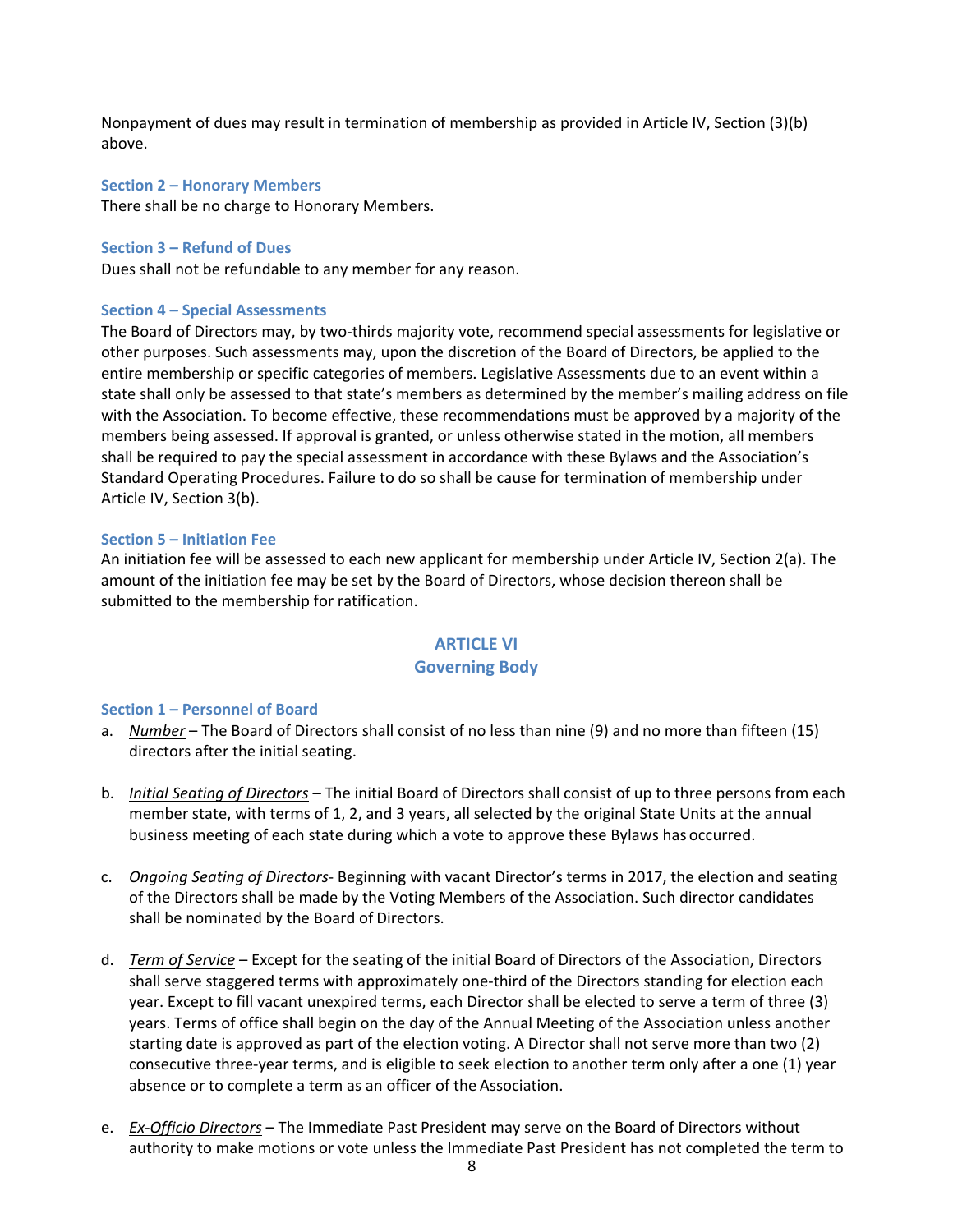which he or she has been elected to serve as a Director. In such case, the Immediate Past President shall be afforded all rights and privileges of a Board Member for the remainder of his or her original board term. For any person who fills a vacated seat on the Board in the middle of the term for that seat, service on the Board for that partial term will not count towards the two-term limit imposed under this section.

### **Section 2 – Conduct of Business**

The Board of Directors shall meet at least once each year before the business session of the general membership at the annual convention. It may hold additional meetings from time to time at the call of the President or at the call of a majority of the members of the Board. Notice of Board meetings shall be provided by the Secretary‐Treasurer or Executive Director, to each member of the Board at least 15 days in advance of each meeting. This provision can be waived only by the consent of 80% or more of the members of the Board by signing a waiver of such notice prior to the meeting of the Board.

A quorum must be present for the Board of Directors to conduct Association business. A simple majority of the members of the Board shall constitute a quorum. There will be a mandatory roll call after the meeting is called to order. The act of the majority of Directors present at a meeting at which a quorum is present, shall be the act of the Board of Directors, unless the act of a greater number is required by law or by the Articles of Incorporation or these Bylaws.

Members of the Board of Directors, or members of any committee of the Board, may participate in any meeting of the Board of Directors or committee of the Board by, or to conduct the meeting through the use of, any means of communication by which any of the following occurs:

- 1. All participating directors or committee members may simultaneously hear each other during the meeting; or
- 2. All communication during the meeting is immediately transmitted to each participating director or committee member, and each participating director or committee member is able to immediately send messages to all other participating directors and committee members.

If a meeting will be conducted through the use of any means described herein, all participating directors or committee members shall be informed, either in the notice of meeting or by the presiding officer at the commencement of the meeting, that a meeting is taking place at which official business may be transacted. A director or committee member participating in any such meeting is deemed to be present in person at the meeting. If requested by a director or committee member, minutes of the meeting shall be prepared and distributed to each director or committee member, as the case may be.

The Board of Directors shall be permitted to take informal action without a meeting if a consent is writing setting forth the action so taken shall be signed by two-thirds of the Directors then in office. A period of 10 days shall be afforded each Director to return his or her vote to the Secretary‐Treasurer or President‐Elect.

All action taken by the Board shall be reported to the membership prior to the next annual convention.

#### **Section 3 – Powers and Duties**

The Board of Directors shall be responsible to:

- a. Establish the programs and policies of the Association.
- b. Secure and fix the amount of the insurance and bond required of the Board of Directors, Officers and Executive Director.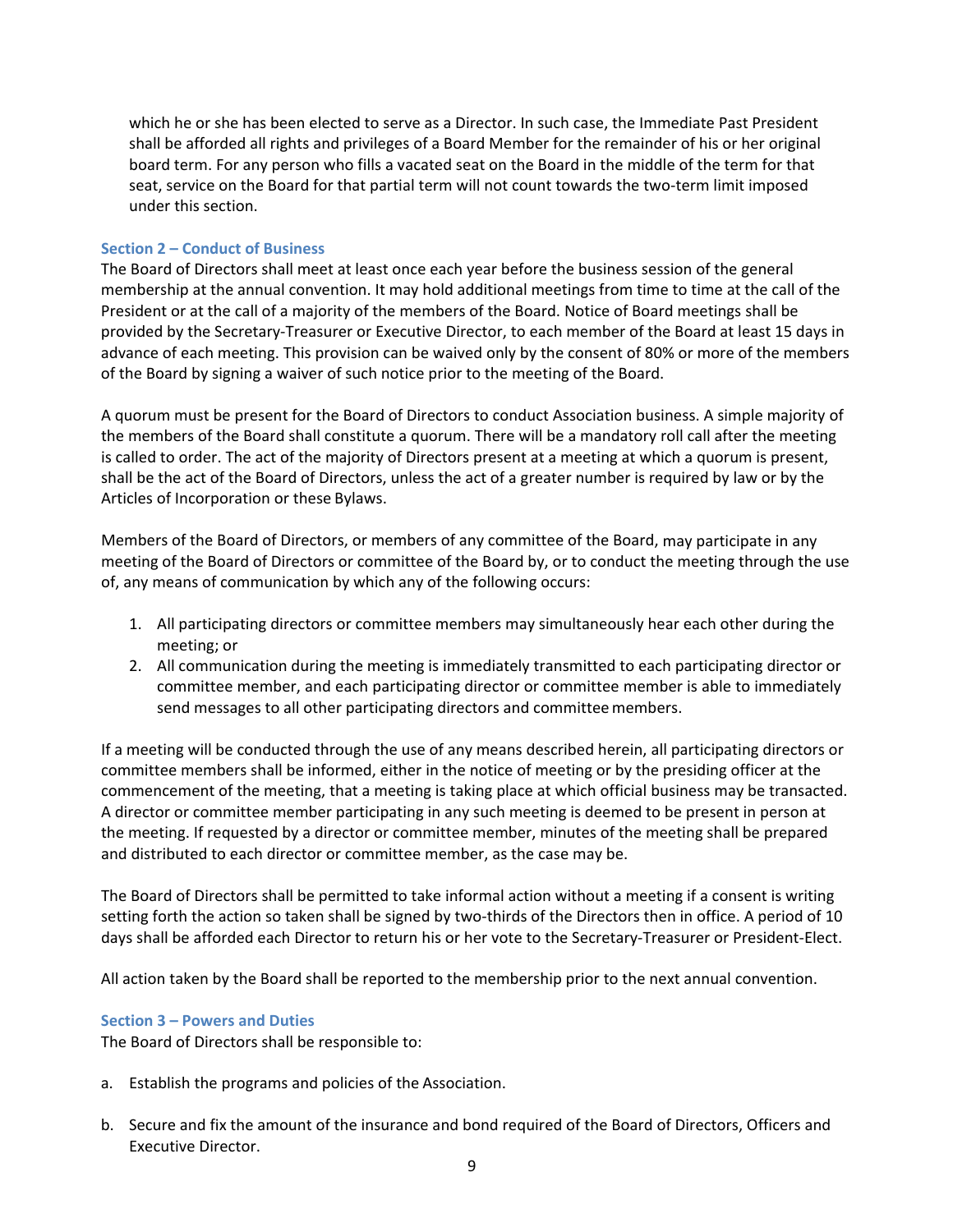- c. Appoint and fix the compensation of the Executive Director or management company.
- d. Hear appeals from membership applicants whose applications are rejected.
- e. Hear and determine the validity of charges against members referred to the Board by the Executive Committee.
- f. Suspend or expel any member for due cause, upon two‐thirds vote of those present and voting.
- g. Remove any officer or committee member for cause, provided such removal shall be upon a vote of two-thirds of the entire Board. The officer or committee member to be removed shall not have the right to vote on such matter and shall not be counted for purposes of determining two‐thirds of the directors.
- h. Meet during the Association's annual convention, after the general election, for the purpose of voting on open officer positions for the ensuing year.
- i. Meet once each year 30 days or more prior to the annual convention for the purpose of nominating new board members for the ensuing year.
- j. Amend and/or revise the Bylaws between business sessions and/or propose amendments to, and/or revisions of, the Bylaws for submission to the membership at the next annual business session.
- k. Approve the site for the annual meeting.
- l. Facilitate nomination of those eligible and willing to serve on the Board of Directors to present to the Voting Members.
- m. Conduct such other business as shall be necessary and appropriate.

## **Section 4 – Indemnification of Directors, Officers or Employees**

Every Director, Officer, Committee Member or Employee of the Association shall be indemnified by the Association to the extent he or she has been successful on the merit or otherwise in the defense of a proceeding, for all reasonable expenses incurred in the proceeding if the person was a party because he or she is or was a director, officer, committee member or employee of the Association. This provision is intended to indemnify all such persons to the fullest extent provided under Sections 181.0871 to181.0889 of the Wisconsin Statutes. The foregoing right of indemnification shall be in addition to and not exclusive to all other rights to which such Director, Officer or Employee may be entitled.

## **ARTICLE VI Officers**

## **Section 1 – Designation of Officers**

The officers of this Association shall be:

- a. President
- b. President‐Elect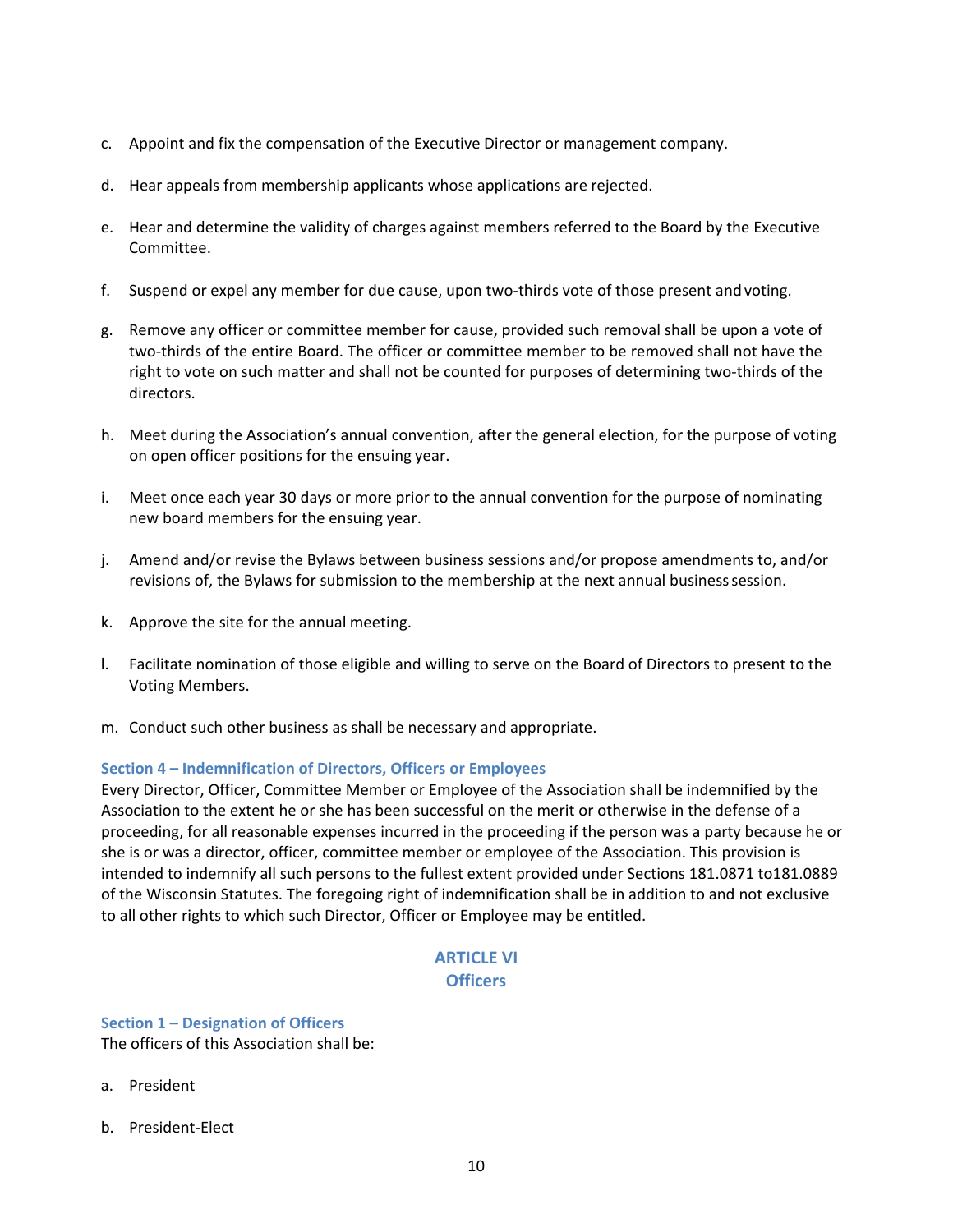- c. Secretary‐Treasurer
- d. Immediate Past President, who shall not be eligible to vote on Association matter unless such individual is also serving in a Director position
- e. Executive Director, who shall not be eligible to vote on Associationmatters.

### **Section 2 – Duties of Officers**

- a. The President shall preside at all meetings, be the executive officer of the Association and chairperson of the Board of Directors, sign all official documents, appoint all committees not otherwise provided for, and generally supervise the affairs of the Association. The President shall only vote on matters if required to break a tie vote of the Board of Directors. He/She may countersign all checks for Association funds as provided in these Bylaws.
- b. The President‐Elect shall advise with and assist the President, and perform all and singularly the duties of the President when the latter is absent or in any manner unable to serve. The President‐Elect shall serve as the Parliamentarian at all meetings.
- c. The Secretary‐Treasurer shall have charge of the records and correspondence of the Association; shall sign all orders passed by the Board of Directors for the payment of money for the expenses of the Association and records of the Board of Directors and affix the Association's corporate seal, if any, to all documents so required; shall keep the membership records, showing the names and addresses of each member together with the date, if known, when they become members, also cause and date of termination of membership of any member; shall keep the records of all other matters for which a record shall be deemed advisable by the Association; shall send advance notice of all meetings of the Board of Directors; shall distribute the Unit membership certificates, if any, to the members after they have paid their annual dues; and shall conduct correspondence concerning applications for membership as set forth in Article IV, Section 2.

All records shall, at all reasonable times, be open for the inspection of any member, and shall be maintained at the office of the President‐Elect or Secretary‐Treasurer.

The Secretary‐Treasurer shall perform all duties incident to the office of Secretary, and such other duties as may from time to time be assigned to him/her by the Association by the adoption of proper resolution. He/She shall become the President‐Elect in the event that office is vacated between annual meetings.

The Secretary‐Treasurer shall have charge and custody of and be responsible for all funds and securities of the corporation and deposit all such funds in the name of the corporation in accordance with the resolutions adopted by the Board of Directors. He/She shall oversee the Executive-Secretary in making the disbursements for the Association's expenses. He/She shall make an accounting of receipt and disbursements at each annual meeting and conduct a monthly review of bank reconciliation and checkbook(s), and therefore shall not have signing authority for disbursements.

The Secretary-Treasurer shall set up and keep the books of the corporation in such a manner that the books will show at all times the amount of money collected, the purpose for which that money was disbursed, and the balance in his/her hands as Secretary‐Treasurer.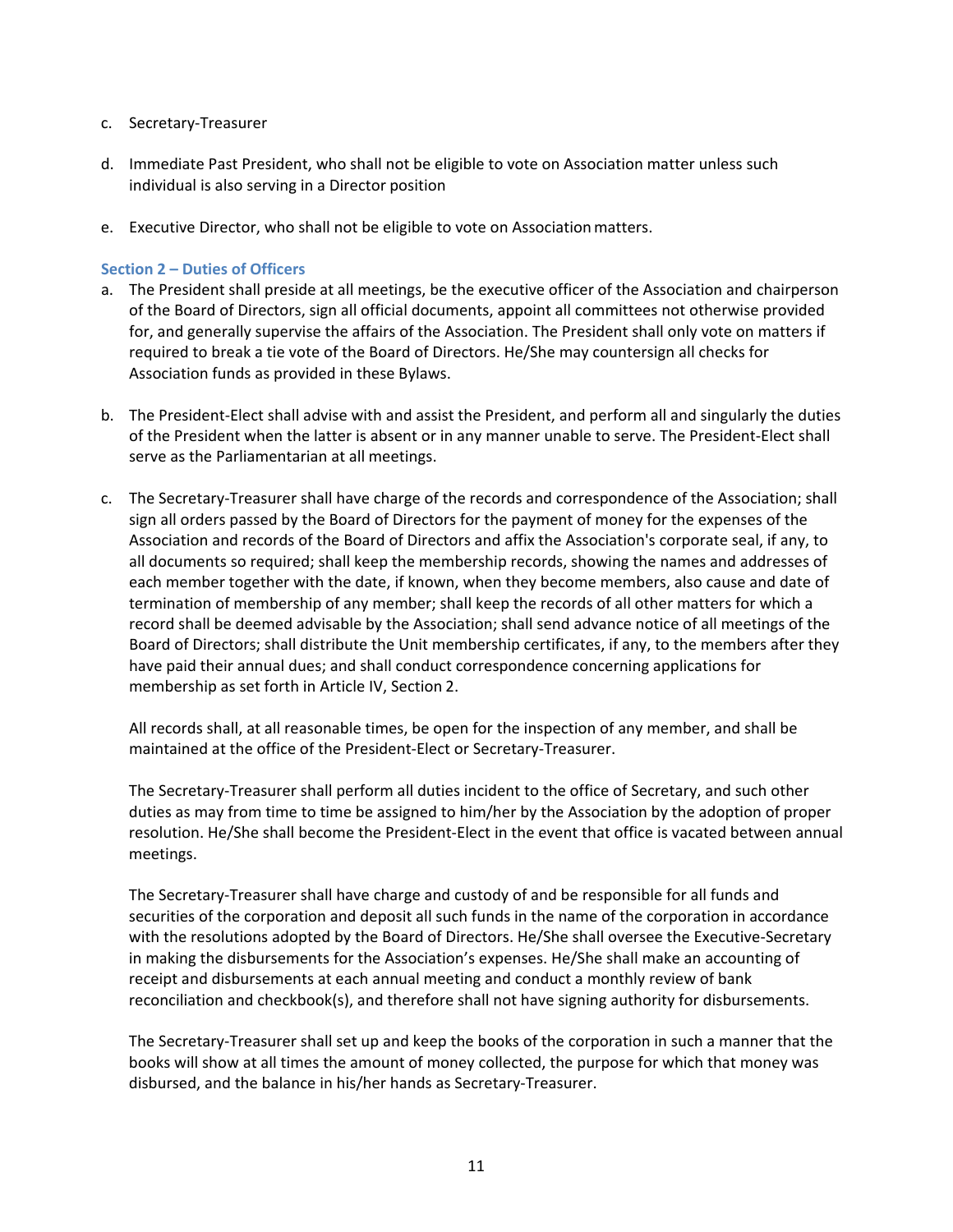The Secretary‐Treasurer shall also prepare or work with the Association's accountant to prepare the nonprofit tax return for the Association each year and file it with the Internal Revenue Service, if so required.

The Secretary‐Treasurer, or Executive Director, may be required to be bonded at the discretion of the Board, costs of which are to be paid by the Association.

The Secretary‐Treasurer shall be responsible for billing and collecting all dues for this Association and for ACA International from the members of this Association; or in the event the Board chooses to have ACA International handle billing and collecting, the Secretary‐Treasurer shall be responsible for receiving and auditing the Association's share of dues and depositing them in the appropriate account. He/She shall also be charged with preparing an annual budget for the Association for presentation to the Board of Directors.

- d. The Immediate Past‐President shall advise and assist elected officers in carrying out the business of the Association. He /She shall not be entitled to vote on Association matters unless he/she is also serving in a director position.
- e. The Executive Director shall perform such duties of the Secretary‐Treasurer as it may wish to delegate and shall have charge of disbursement of funds and pay all orders drawn on him/her by the Secretary‐ Treasurer. Notwithstanding the above, signing authority for disbursements shall always be kept with an officer other than the officer tasked with the reconciliation of the Association's books.

The Executive Director may be a paid officer, appointed by the Board of Directors, for such term and at such compensation as the Board of Directors shall determine. In addition to the duties outlined above, his/her duties will be those assigned to him/her by the Board of Directors. He/She shall not be entitled to vote on Association matters. The Board of Directors may also choose to hire a management company that hires staff to perform duties for the association, including those of the Executive Director.

## **Section 3 – Executive Committee**

The officers shall constitute an Executive Committee of the Board of Directors. The President shall act as Chairperson of the Executive Committee and the Secretary‐Treasurer or Executive Director shall be the committee's secretary, as determined by the President.

The Executive Committee shall advise, with the aid of the Board of Directors of the Association, on all matters concerning the interest and management of the business of the Association and shall generally perform such duties and exercise such powers during the intervals between regular meetings as the Board of Directors shall delegate to it.

Meetings of the Executive Committee may be called by the Chairperson or by any two members of the committee. The presence of three members of the committee shall constitute a quorum for the transaction of business, and the affirmative vote of at least two voting members shall be necessary for approving Executive Committee business.

The Executive Committee shall keep regular minutes of its transactions in a book maintained for that purpose and shall submit said minutes for approval to the Board of Directors at its next regular meeting.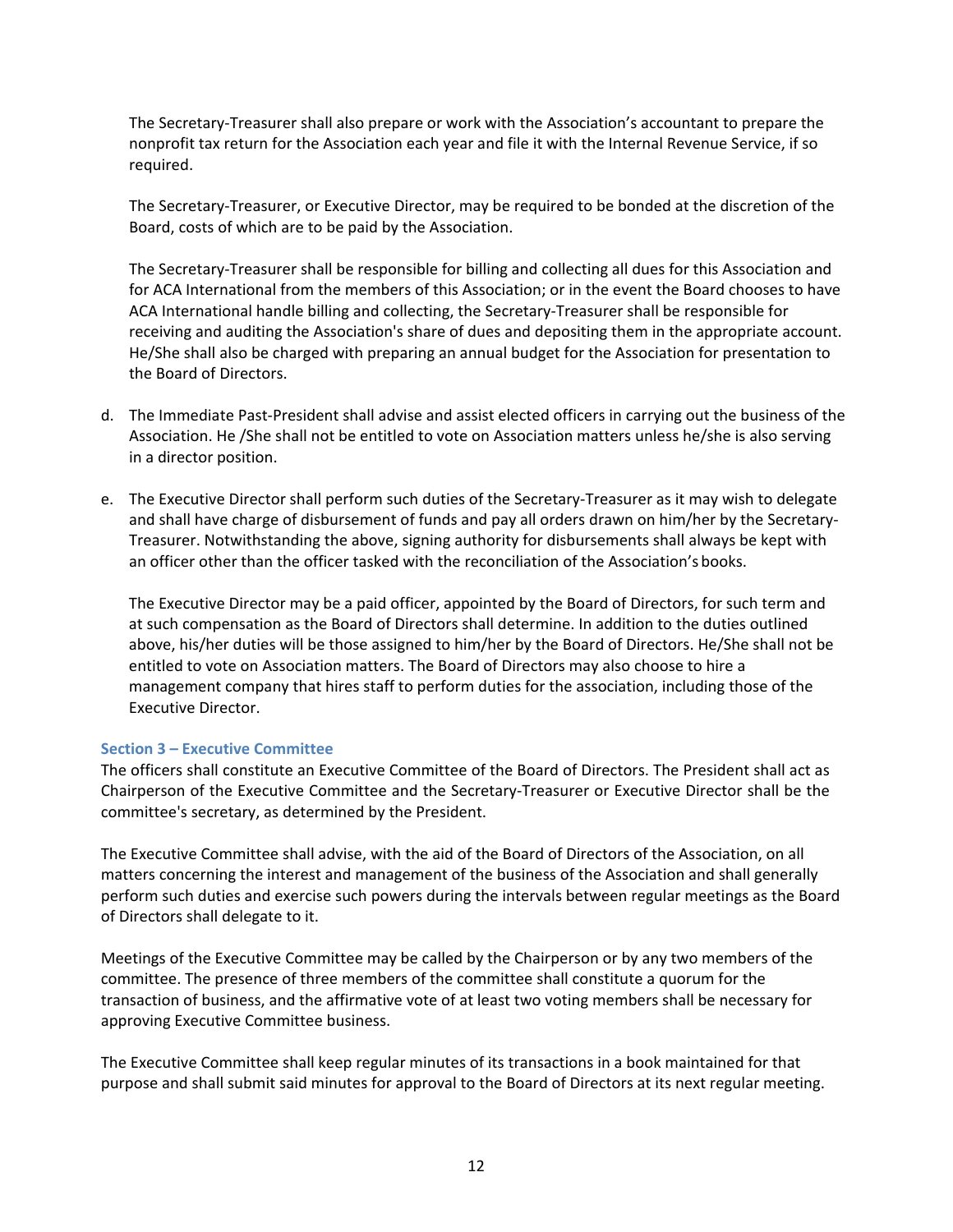## **ARTICLE VII Elections**

### **Section 1 – Procedure for Election of Directors**

During the annual convention, there shall be a business session of the membership during which an election of directors to the Board of Directors shall be held. Voting shall be conducted by secret ballot, provided, however, that such secret ballot may be waived where any given nominee is unopposed.

Every Voting membership shall be entitled to one vote. In the event that a Voting member is not able to attend the business meeting, such voting member may, by written proxy to be filed with the Secretary‐ Treasurer or Executive Director no less than one (1) business day prior to a scheduled vote, designate another voting member to vote in its place at such business meeting. The maximum number of proxy votes held by any single voting member shall be determined by the Board of Directors.

Any owner, partner, corporate officer, or their employees having executive duties, holding voting membership shall be eligible to hold office in this Association. However, not more than one person from any particular agency or organization shall hold office or serve on the Board of Directors simultaneously.

All those elected shall take office immediately upon their election and shall serve in the office to which they have been elected until their terms of office expire, and until their successors are elected and qualified.

### **Section 2 – Officers**

The President, President‐Elect and Secretary‐Treasurer of this Association shall be elected by the Board of Directors during an annual meeting of the Board to be held immediately after the Association's Annual elections. The only nomination for the office of President shall be that of the President‐Elect duly elected at the last preceding annual post-convention Board meeting, if currently serving as such, unless he/she shall refuse to permit his/her name to be placed in nomination for the Presidency.

The term of the person elected to Secretary-Treasurer at the meeting of the newly elected Board of Directors, which convenes for the purpose of electing officers, shall be three years in order to pass through the offices to Past‐President.

The only nomination for the office of President‐Elect shall be that of the Secretary‐Treasurer duly elected at the last preceding annual post‐convention Board meeting, it currently serving as such, unless he/she shall refuse to permit his/her name to be placed in nomination for the President‐Elect.

The Board of Directors, acting as a committee of the whole, shall at its post‐convention meeting nominate the officers herein provided for, and conduct election of these officers.

#### **Section 3 – Directors**

Directors, except the Secretary‐Treasurer, shall be elected to fill expiring Board terms, during the annual business meeting of the Association, to serve for three years each.

#### **Section 4 – Delegates to ACA International Council of Delegates**

To the extent positions are available to the Association, the President, President‐Elect, Secretary/Treasurer, Immediate Past President will all automatically serve asrepresentatives(Delegates) to the ACA International Council of Delegates (Council), with any additional Board Member serving as a Delegate, which delegates shall be chosen by the Board of Directors, provided all such Delegates shall meet ACA delegate requirements and term limits. If the Association has fewer positions available, the available post shall be filled in the order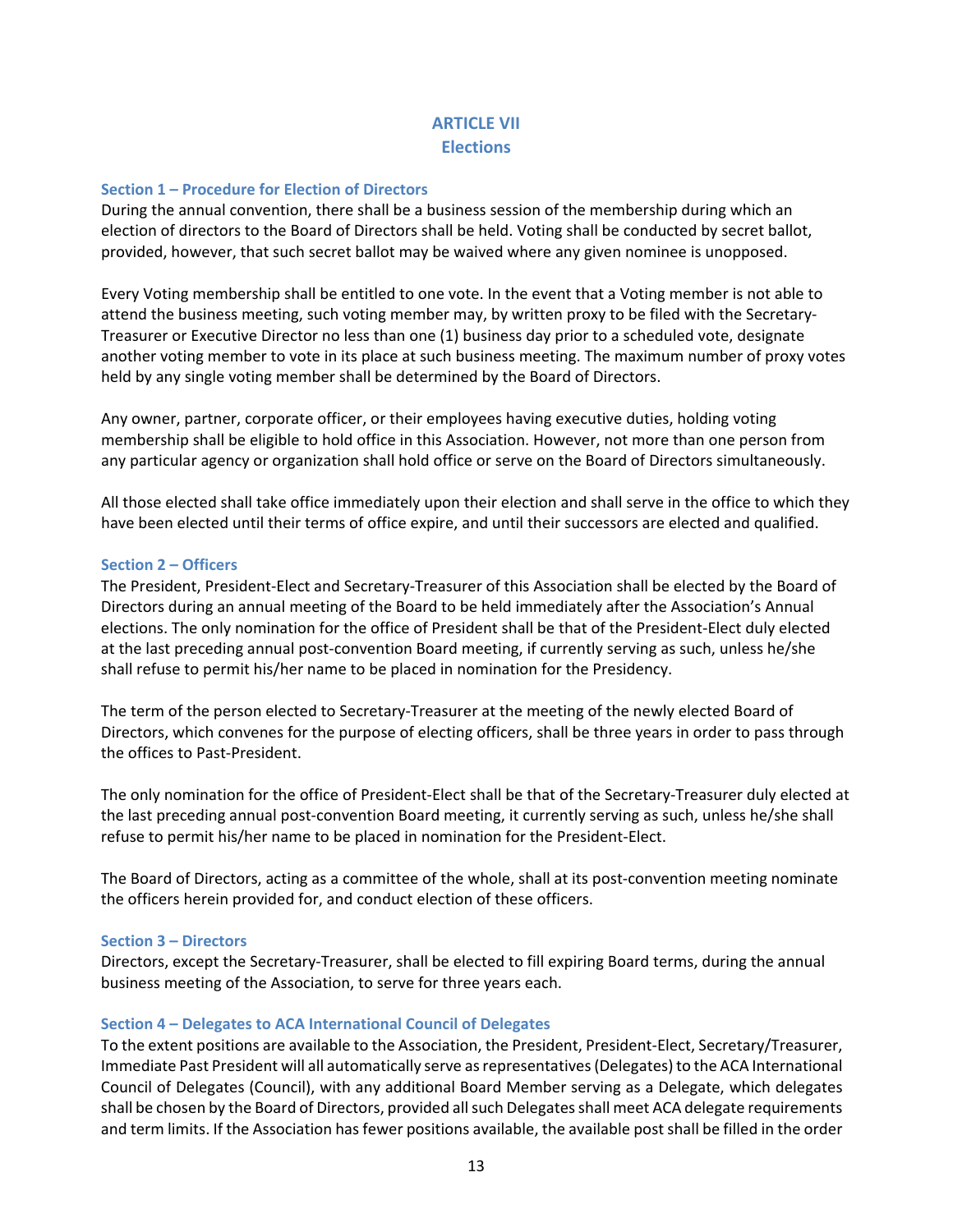listed above. If any individual is unable to attend the ACA International Annual Convention, the President will assign an alternate Delegate, with precedent given to unseated positions listed above. The Association will reimburse delegate expense as determined by an annual vote of the Board of Directors

### **Section 5 – Vacancies**

Should the office of President become vacant by death, resignation or disqualification, the President‐Elect elected at the last post-convention Board of Directors meeting shall immediately become President, and shall serve as such until a successor has been elected and qualified.

Should the office of President‐Elect become vacant, the Secretary‐Treasurer elected at the last post‐ convention Board of Directors meetings shall immediately become President‐Elect and shall serve until a successor is elected and qualified.

Should the office of Secretary‐Treasurer become vacant, or should any of the other offices become vacant and for some reason it is impossible for the next junior officer to fill the vacancy, the Executive Committee of the Association, consisting of the remaining elected officers, shall nominate and present one or more names for the office to the Board of Directors. Such appointment shall require approval by majority vote of the Directors, and the person elected shall serve until a successor is elected and qualified.

Any mid‐term vacancies of Director positions shall be filled by the Association's President from the body of Voting Members of the Association. Such appointments require approval by majority vote of the Directors and will remain valid until the Association's next election of Directors, at which point Voting Members shall elect to fill the remainder of term that is vacant.

## **ARTICLE VIII**

## **Committees**

Immediately after being elected to office, the President shall appoint the following committees to serve for one year: Membership Committee, Convention/Conference Committee, Legislative Committees, Marketing/Public Relations Committee, Auditing Committee, Education. All committees shall consist of at least one member.

## **Section 1 – Membership Committee**

The Membership Committee shall be responsible for processing all applications for voting and affiliate memberships as provided in Article IV, Sections 1 and 2. The Executive Director, at the request of the Board of Directors, may also be delegated this responsibility.

The Membership Committee shall also be responsible for initiating applications by seeking out and encouraging good prospective members to submit applications.

## **Section 2 – Convention/Conference Committee**

The Convention/Conference Committee shall be the current Executive Committee chaired by the Incoming President along with any at large Board members appointed by the Chair. Said Committee will be responsible for working with the Executive Director to coordinate the annual convention and the program in connection therewith, including education and entertainment sessions, making all arrangements with the hosting facility, selected by the Board of Directors, and conducting the convention and all of its sessions, under the direction of the Committee and the Executive Director .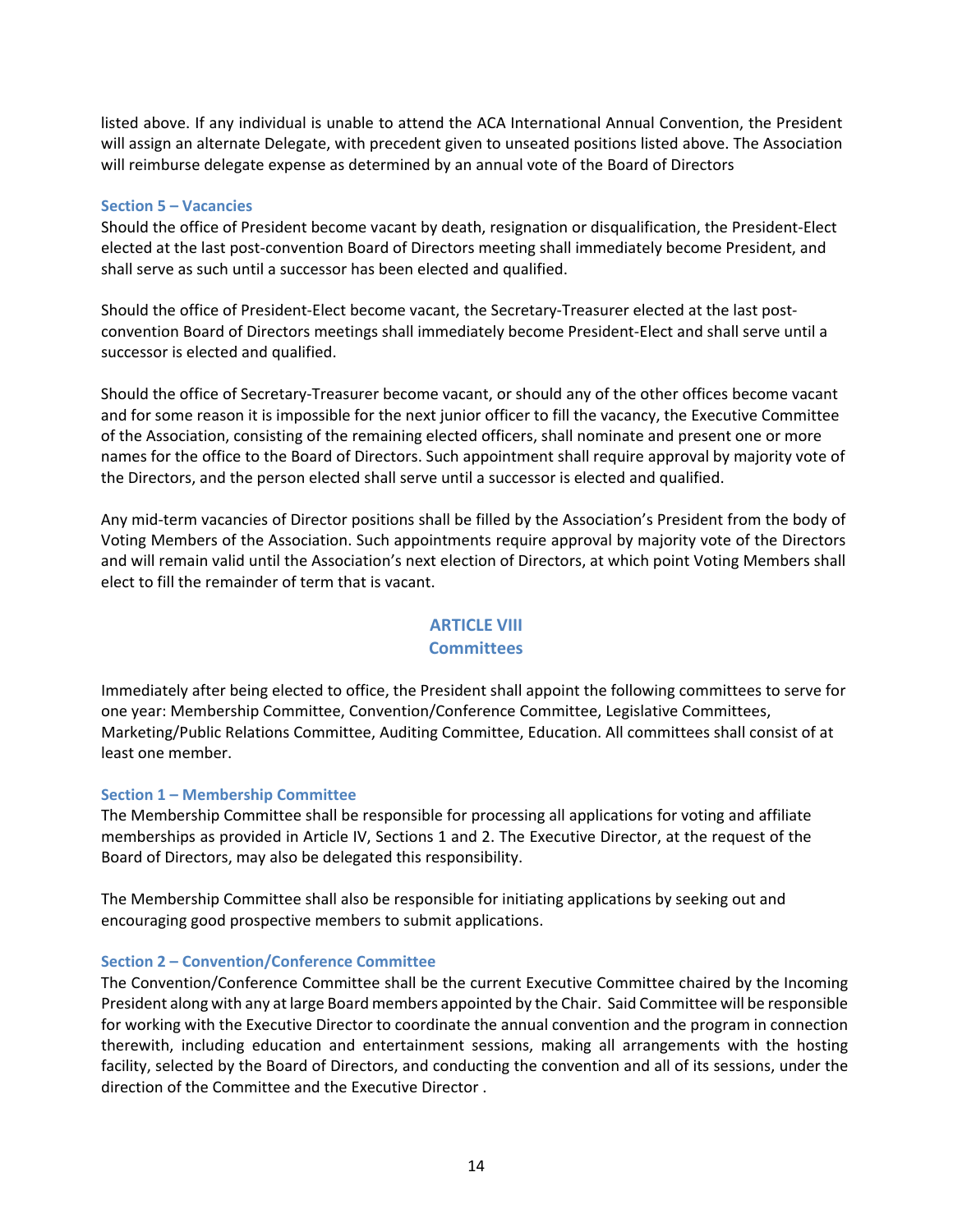#### **Section 3 – Legislative Committees**

The President, with the Board of Directors approval, shall appoint a Legislative Chairperson from each state, to represent the Legislative Committee of each state representing the Association.

It is the responsibility of each Legislative Committee to be the sole official representative in that state of the Association in all legislative and administrative matters before any administrative or legislative body; to be aware at all times of all proposed legislation which may affect the business of the members of the Association and their customers; to advise the membership of the Association from time to time of all such proposed legislation; to assert its influence to foster legislation which may be beneficial and to oppose legislation which may be detrimental to the best interest of the members of the Association; to cause to be drafted such legislation as may be desirable provided, however, that no act of proposed legislation shall be presented to, or caused to be introduced in the legislature of any of the states that are a part of the geographical scope of this association, or any body politic, unless and until the same shall have been submitted to and approved by the Legislative Committee for that state; and to implement legislative platforms as expressed by resolution adopted by the members of the Association in annual convention or special conference assembled.

If the Board of Directors votes to engage the services of a lobbyist or legislative counsel, the Legislative Committees in each state shall have the responsibility of hiring and supervising those providing these services.

The committees shall operate within the budget approved by the Board of Directors and shall report to the Board of Directors not less than annually on the disposition of the funds allocated to it.

#### **Section 4 – Marketing/Public Relations Committee**

The Marketing/Public Relations Committee shall be responsible for periodically compiling and publishing an Association web presence, bulletin, blog or newsletter.

The chairperson of the Committee shall be the publication editor-in-chief, and the members of the Committee shall assist with the gathering and writing of material, the selling of advertising space, if any, and other work incidental to publication.

The Marketing/Public Relations Committee shall be responsible for promoting better relations and understanding between members of the Association and credit grantors, educational institutions, vendors other industries and the general public.

It may from time to time and after review by the Board of Directors and in concert with the Communications Director of ACA International submit for publication to representative magazines and newspapers, articles dealing with the purpose of the collection industry and the value of collection service to credit grantor and debtor alike; promote an interest in good public relations among the members of the Association; provide speakers for civic, service and trade groups; supervise other Association public relation programs; and generally promote the best interest in all collectors with the general public.

#### **Section 5 – Auditing Committee**

The Auditing Committee shall be chaired by the current President of the Association and be charged with auditing the books and accounts of the Association and funds in its treasury at least once a year, and shall make a report of its finding to the Board of Directors and the members the annual business session. The Auditing Committee, along with the Executive Director, shall present the reconciled financials at the monthly Association Board meeting.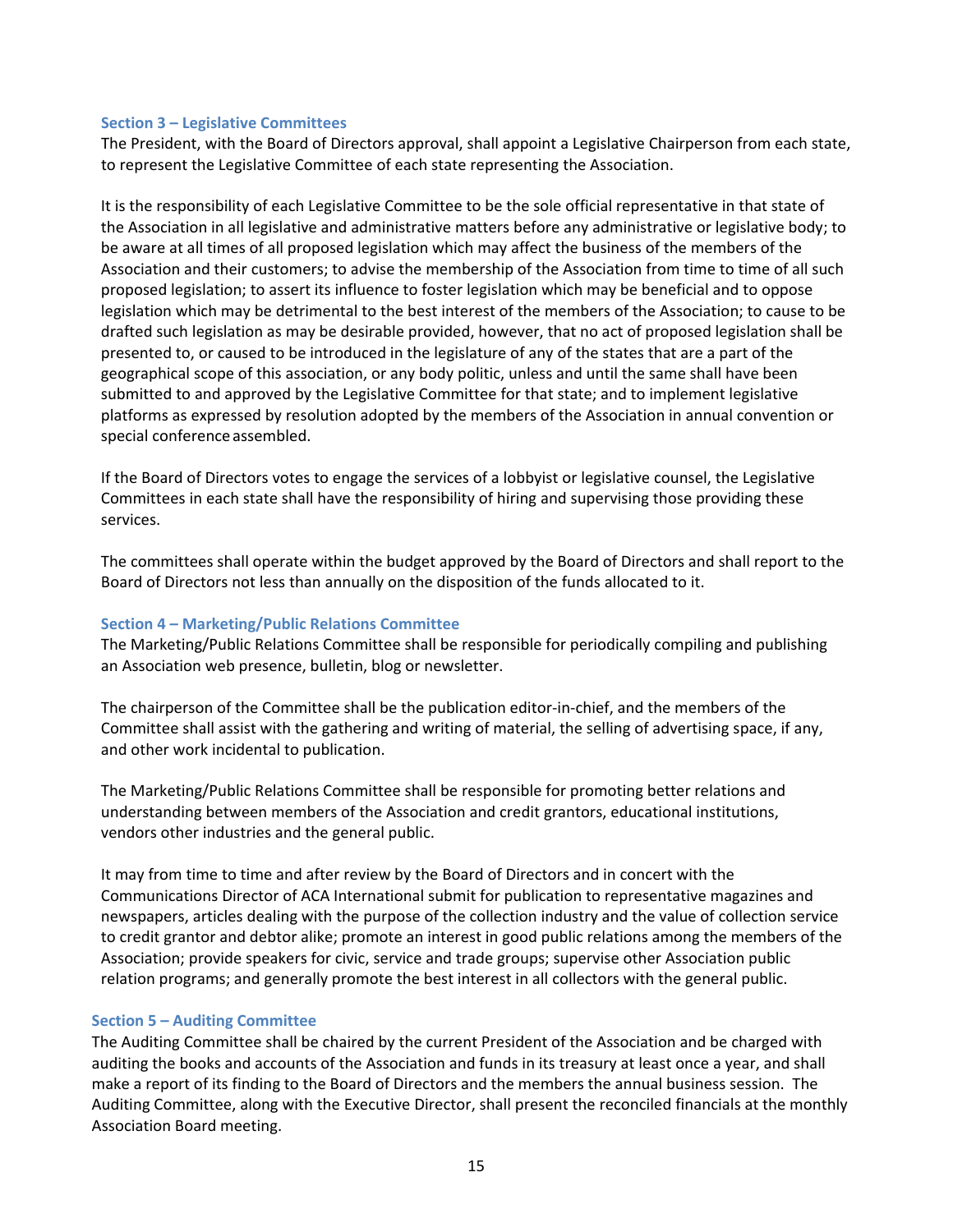#### **Section 6 – Nominating Committee**

The Nominating Committee shall consist of the members of the current Executive Committee of the Board of Directors of the Association, who shall prepare a slate of nominees for Directors, to be sent to the membership of this Association, no less than thirty days prior to the annual meeting each year. Said committee shall submit at least as many names into nomination for Directors as there are expiring terms of Directors.

#### **Section 7 – Education Committee**

The Education Committee shall suggest and advise what educational opportunities to promote throughout the year for its membership. It is expected that at least two sessions be offered annually in addition to the sessions offered at the Association's annual conference.

#### **Section 8– Committee Vacancies**

Vacancies on any committee can be filled by the same authority which made the original appointment.

## **ARTICLE IX Meetings**

The annual meeting of this Association shall be held at a time and place to be fixed by the Board of Directors. It shall be held at approximately the same time each year. Notice of the annual meeting shall be delivered by mail or any electronic means to each member at least 60 days before the date of the meeting.

Special meetings of the membership of the Association may be called at such time and place as may be fixed by the Board of Directors. The Secretary‐Treasurer or President‐Elect shall give each member at least 15 days written notice via mail or any electronic means, notice of the time and place of such special meeting, setting out the purpose(s) for which said meeting is called.

Electronic membership meetings: Unless otherwise prohibited by law, the membership may meet in any manner which provides two‐way immediately transmitted communication between and among all participants who have the right to vote at that meeting. All notice and quorum requirements must be met for any meeting held by electronic presence. If such requirements are met, any action taken at such a meeting shall be deemed in action properly taken by the membership.

If a meeting will be conducted through the use of electronic, all participating members shall be informed, either in the notice of meeting or by the presiding officer at the commencement of the meeting, that a meeting is taking place at which official business may be transacted. A member in an electronic meeting is deemed to be present in person at the meeting. If requested by a member, minutes of the meeting shall be prepared and distributed to each member.

The act of the majority of Voting Members present at a meeting at which a quorum is present, shall be the act of the Members, unless the act of a greater number is required by law or by the Articles of Incorporation or these Bylaws.

#### **ARTICLE X**

#### **Voting Rights and Quorum**

The voting rights enumerated in Article IV, Section 1, and in Article VII, Section 1, shall apply to all matters coming before the members of this Association.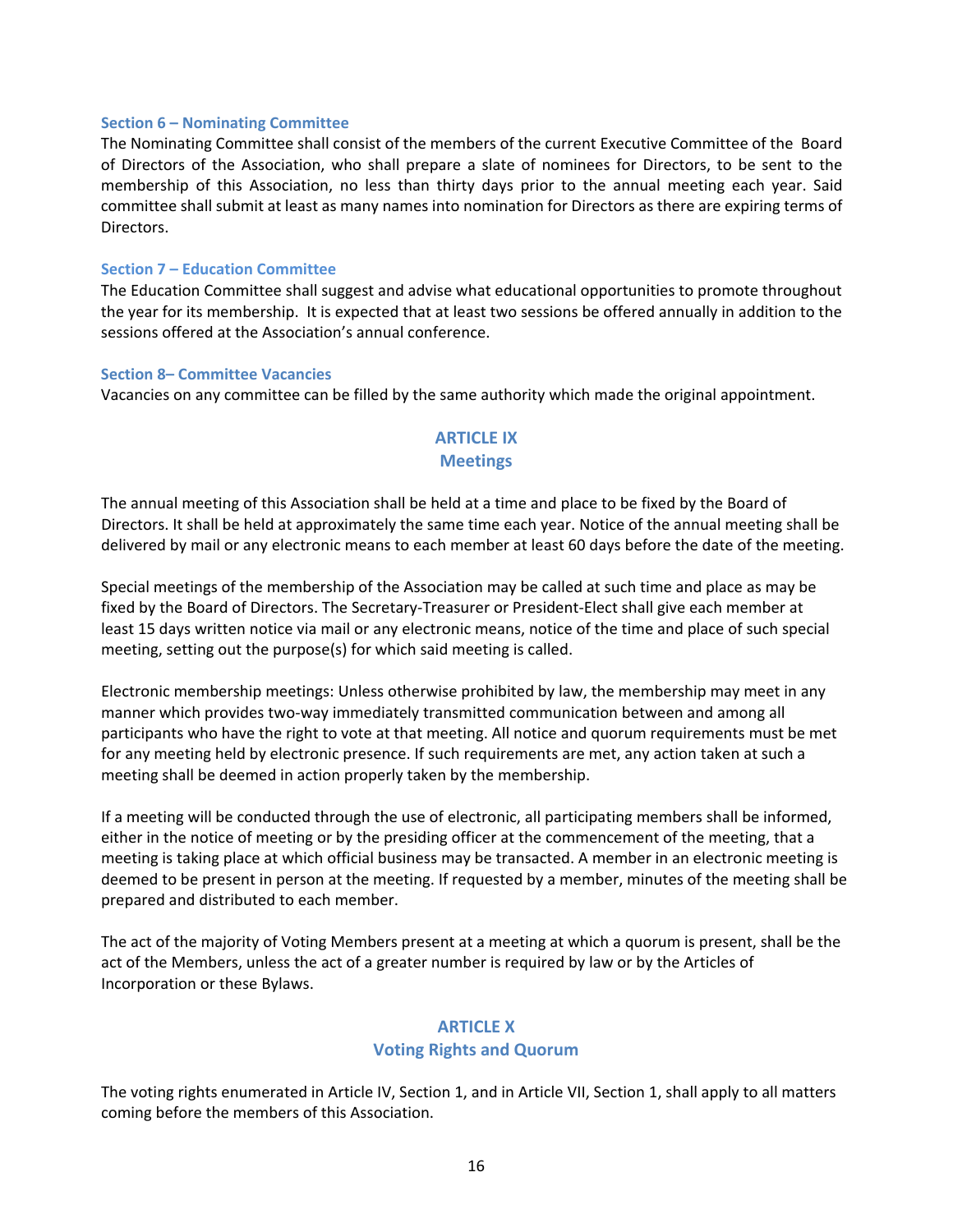Representatives from 10% of Voting Membership of this Association shall constitute a quorum.

Each Voting Membership maintains the full right to vote on Association matters, but must be represented by a unique individual representing a Voting Membership either in person or by proxy. No one person shall represent more than one membership, except pursuant to a proxy.

Business generally shall be conducted at the annual convention business session of the Association. However, the Membership may take informal action without a meeting if a consent in writing setting forth the action so taken shall be signed by at least eighty percent (80%) of the Voting Membership. Such written consent shall describe the action taken, be signed by the required number of Voting Members and be delivered to the Executive Director for inclusion in the minutes of the Association and be provided to all members. All signatures on the written consent shall be dated.

## **ARTICLE XI**

## **Amendments**

These bylaws may be amended, or revised in the followingmanner:

1) At any meeting of the membership by a majority vote of the members of the Association present at a meeting at which a quorum of members is present.

#### OR

2) At any Board meeting between annual business sessions, by at least two-thirds of the members of the Board of Directors; provided, however any such amendment shall be submitted to a member vote at the next preceding member meeting for approval.

Amendments to these Bylaws, to be considered at the annual business sessions, must be submitted to the Secretary‐Treasurer, or Executive Director, of the Association at least 45 days before the annual convention. The Executive Director shall distribute full copies of the amendments to all members of the Association at least 30 days prior to the convention.

Amendments to these Bylaws, to be considered by the Board of Directors between annual business sessions, must be preceded by a written notice of intention to propose any amendment to each member of the Board, at least 7 days in advance of any such meeting. If approved, the process articulated for amendments submitted to the Membership shall be followed.

Amendments to, or revisions of, these Bylaws by the Board of Directors between annual conventions shall be final and binding unless and until approved, reversed or modified by the membership. If an amendment or revision to these Bylaws by the Board of Directors is not approved by the membership, said amendment or revision shall be nullified.

Amendments shall be effective upon passage by the members of the Association or the Board of Directors as provided herein and notification of passage shall be given to all members of the Association.